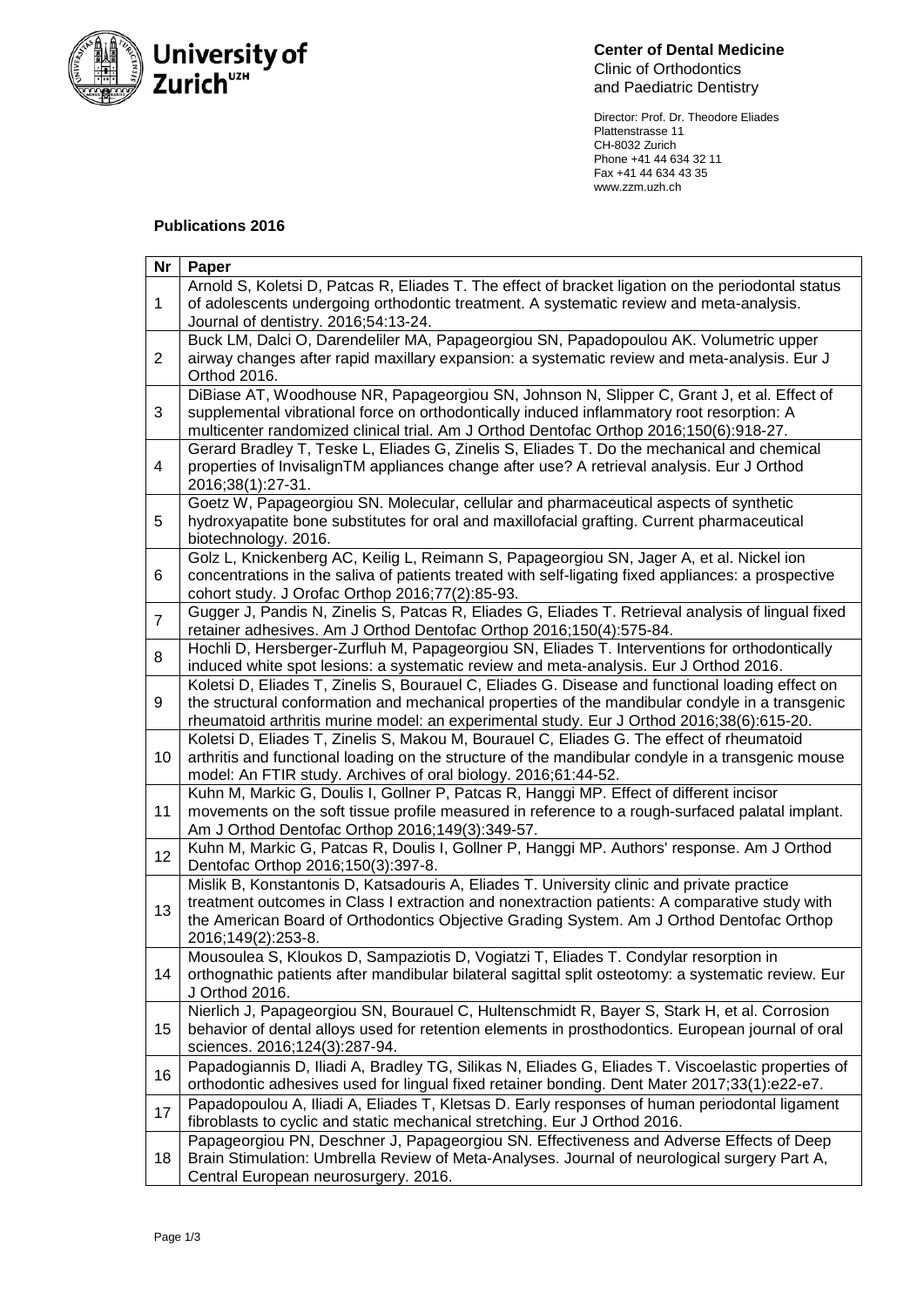

| 19 | Papageorgiou SN. Methodological quality and outcome of systematic reviews reporting on<br>orthopaedic treatment for Class III malocclusion: Overview of systematic reviews. Journal of                                                                                                                                                      |
|----|---------------------------------------------------------------------------------------------------------------------------------------------------------------------------------------------------------------------------------------------------------------------------------------------------------------------------------------------|
| 20 | orthodontics. 2016;43(2):89.<br>Papageorgiou SN. Overview provides insights on the current status and future of meta-                                                                                                                                                                                                                       |
|    | epidemiology. Journal of clinical epidemiology. 2016;77:11-2.                                                                                                                                                                                                                                                                               |
| 21 | Papageorgiou SN, Golz L, Jager A, Eliades T, Bourauel C. Lingual vs. labial fixed orthodontic<br>appliances: systematic review and meta-analysis of treatment effects. European journal of oral<br>sciences. 2016;124(2):105-18.                                                                                                            |
| 22 | Papageorgiou SN, Keilig L, Hasan I, Jager A, Bourauel C. Effect of material variation on the<br>biomechanical behaviour of orthodontic fixed appliances: a finite element analysis. Eur J Orthod<br>2016;38(3):300-7.                                                                                                                       |
| 23 | Papageorgiou SN, Koretsi V, Jager A. Reply. Eur J Orthod 2017;39(1):107.                                                                                                                                                                                                                                                                    |
| 24 | Papageorgiou SN, Koretsi V, Jager A. Bias from historical control groups used in orthodontic<br>research: a meta-epidemiological study. Eur J Orthod 2017;39(1):98-105.                                                                                                                                                                     |
| 25 | Papageorgiou SN, Kutschera E, Memmert S, Golz L, Jager A, Bourauel C, et al. Effectiveness of<br>early orthopaedic treatment with headgear: a systematic review and meta-analysis. Eur J Orthod<br>2016.                                                                                                                                    |
| 26 | Papageorgiou SN, Papageorgiou PN, Deschner J, Gotz W. Comparative effectiveness of natural<br>and synthetic bone grafts in oral and maxillofacial surgery prior to insertion of dental implants:<br>Systematic review and network meta-analysis of parallel and cluster randomized controlled trials.<br>Journal of dentistry. 2016;48:1-8. |
| 27 | Papageorgiou SN, Sifakakis I, Doulis I, Eliades T, Bourauel C. Torque efficiency of square and<br>rectangular archwires into 0.018 and 0.022 in. conventional brackets. Progress in orthodontics.<br>2016;17:5.                                                                                                                             |
| 28 | Papageorgiou SN, Sifakakis I, Keilig L, Patcas R, Affolter S, Eliades T, et al. Torque differences<br>according to tooth morphology and bracket placement: a finite element study. Eur J Orthod 2016.                                                                                                                                       |
| 29 | Patcas R, Herzog G, Peltomaki T, Markic G. New perspectives on the relationship between<br>mandibular and statural growth. Eur J Orthod 2016;38(1):13-21.                                                                                                                                                                                   |
| 30 | Perrin P, Eichenberger M, Neuhaus KW, Lussi A. Visual acuity and magnification devices in<br>dentistry. Swiss dental journal. 2016;126(3):222-35.                                                                                                                                                                                           |
| 31 | Ruangsawasdi N, Zehnder M, Patcas R, Ghayor C, Siegenthaler B, Gjoksi B, et al. Effects of<br>Stem Cell Factor on Cell Homing During Functional Pulp Regeneration in Human Immature<br>Teeth. Tissue engineering Part A. 2016.                                                                                                              |
| 32 | Ruangsawasdi N, Zehnder M, Patcas R, Ghayor C, Weber FE. Regenerative Dentistry: Animal<br>Model for Regenerative Endodontology. Transfusion medicine and hemotherapy: offizielles<br>Organ der Deutschen Gesellschaft fur Transfusionsmedizin und Immunhamatologie.<br>2016;43(5):359-64.                                                  |
| 33 | Sallmann R, Jaggi GP, Enz T, Shojaati G, Sturm V, Schatzle M, et al. Malposition of Teeth and<br>Jaws in Patients with Congenital Superior Oblique Palsy. Klinische Monatsblatter fur<br>Augenheilkunde. 2016;233(4):424-8.                                                                                                                 |
| 34 | Sifakakis I, Zinelis S, Patcas R, Eliades T. Mechanical properties of contemporary orthodontic<br>adhesives used for lingual fixed retention. Biomedizinische Technik Biomedical engineering.<br>2016.                                                                                                                                      |
| 35 | Signorelli L, Patcas R, Peltomaki T, Schatzle M. Radiation dose of cone-beam computed<br>tomography compared to conventional radiographs in orthodontics. J Orofac Orthop<br>2016;77(1):9-15.                                                                                                                                               |
| 36 | Steffen R. [Nitrous oxide in dentistry]. Swiss dental journal. 2016;126(1):38-9.                                                                                                                                                                                                                                                            |
| 37 | Stockli PW, Eliades T, Katsaros C, Kiliaridis S, Verna C. [Jaw orthodontics]. Swiss dental journal.<br>2016;126(2):199-205.                                                                                                                                                                                                                 |
| 38 | Wolf M, Schulte U, Kupper K, Bourauel C, Keilig L, Papageorgiou SN, et al. Post-treatment<br>changes in permanent retention. J Orofac Orthop 2016;77(6):446-53.                                                                                                                                                                             |